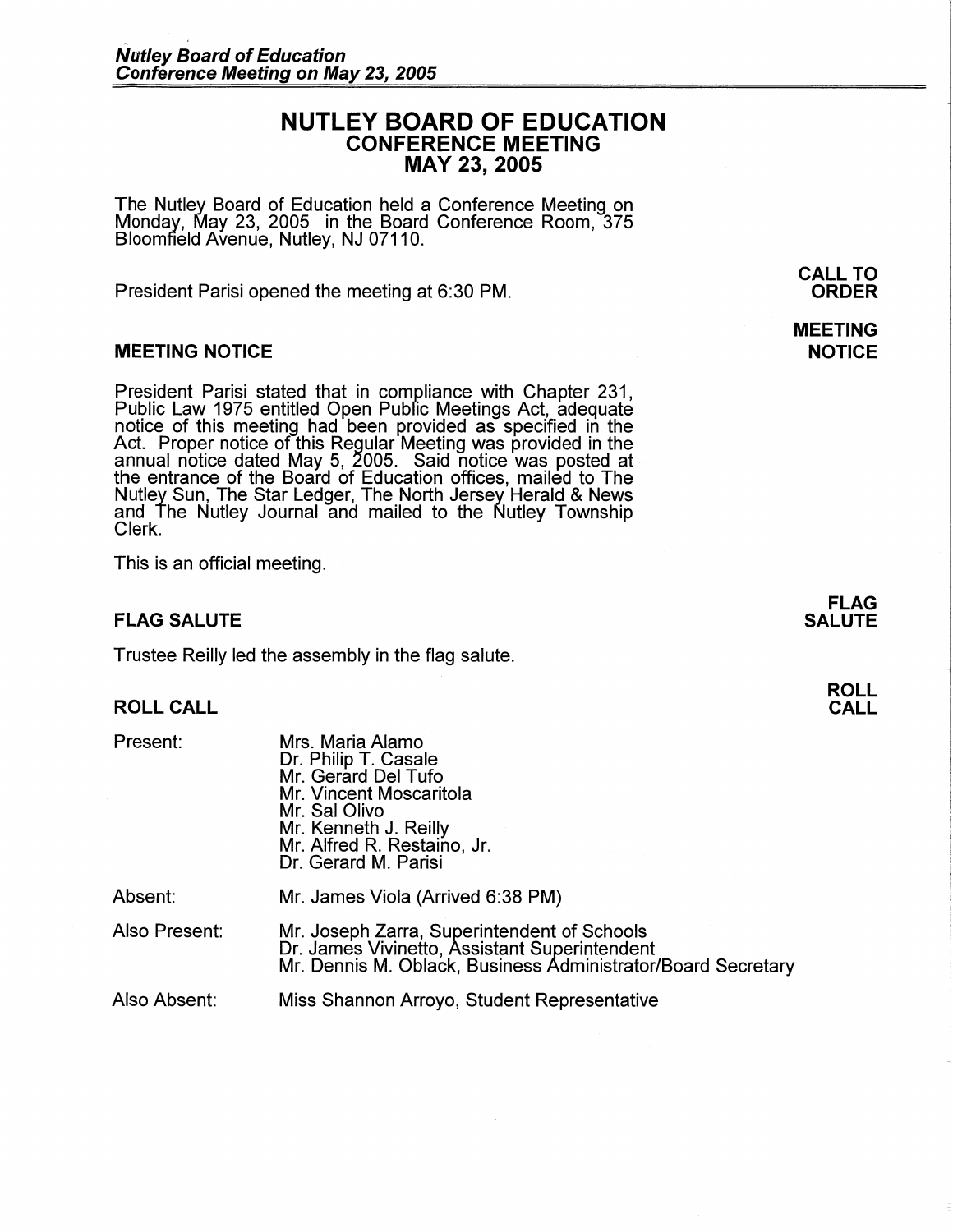#### **ITEMS DISCUSSED**

Mr. Robert Shank, Account Executive for Telvue Virtual TV Networks discussed the opportunity to upgrade the look and feel of our public access channel at no cost to the district.

Trustee Viola arrived 6:38 PM.

Mr. Shank presented a demonstration video of Ocean City, NJ's public access channel. He stated that Irvington, Bloomfield and Belleville are current clients of Telvue Virtual TV. Mr. Shank answered several questions from the trustees. Superintendent Zarra said that he would have Jim Kelly work with Telvue to further investigate implementation.

Superintendent Zarra discussed presentations that would be occurring at our Regular Meeting.

Superintendent Zarra and Board Secretary Oblack discussed the addendum resolutions assisted by Board Architect Lee Heckendorn of DCM Architecture, Inc. who explained the rational for the approval of Niram lnc.'s bid for asbestos abatement and demolition at Franklin Middle School.

Board Secretary Oblack discussed the resolution for renewal of the dental contract. It was determined that this resolution would not be moved tonight.

Board Secretary Oblack will work with Trustee Casale to schedule an Insurance Committee Meeting to consider dental plan options.

Trustee Reilly asked several questions regarding the bill list that were answered by Board Secretary Oblack.

Trustee Moscaritola made a suggestion regarding holding Executive Session first and then proceeding to the Conference and Regular Meetings.

### **MOTION TO ADJOURN TO EXECUTIVE SESSION**

At 7:38 PM Trustee Restaino moved and Trustee Del Tufo seconded the following resolution:

WHEREAS, the Board of Education will be discussing matters exempt from public discussion pursuant to N.J.S.A. 10:4-12,

**NOW,** THEREFORE, BE IT RESOLVED that the Board of Education recess to closed executive session at this time in the conference room to discuss personnel matters, and

BE IT FURTHER RESOLVED that the results of the discussions will be made public by inclusion on the agenda of a subsequent meeting of the Board of Education or when the reasons for discussing such matters in closed session no longer exist.

The motion was unanimously approved by voice vote.

### **EXECUTIVE SESSION**

**ITEMS DISCUSSED**